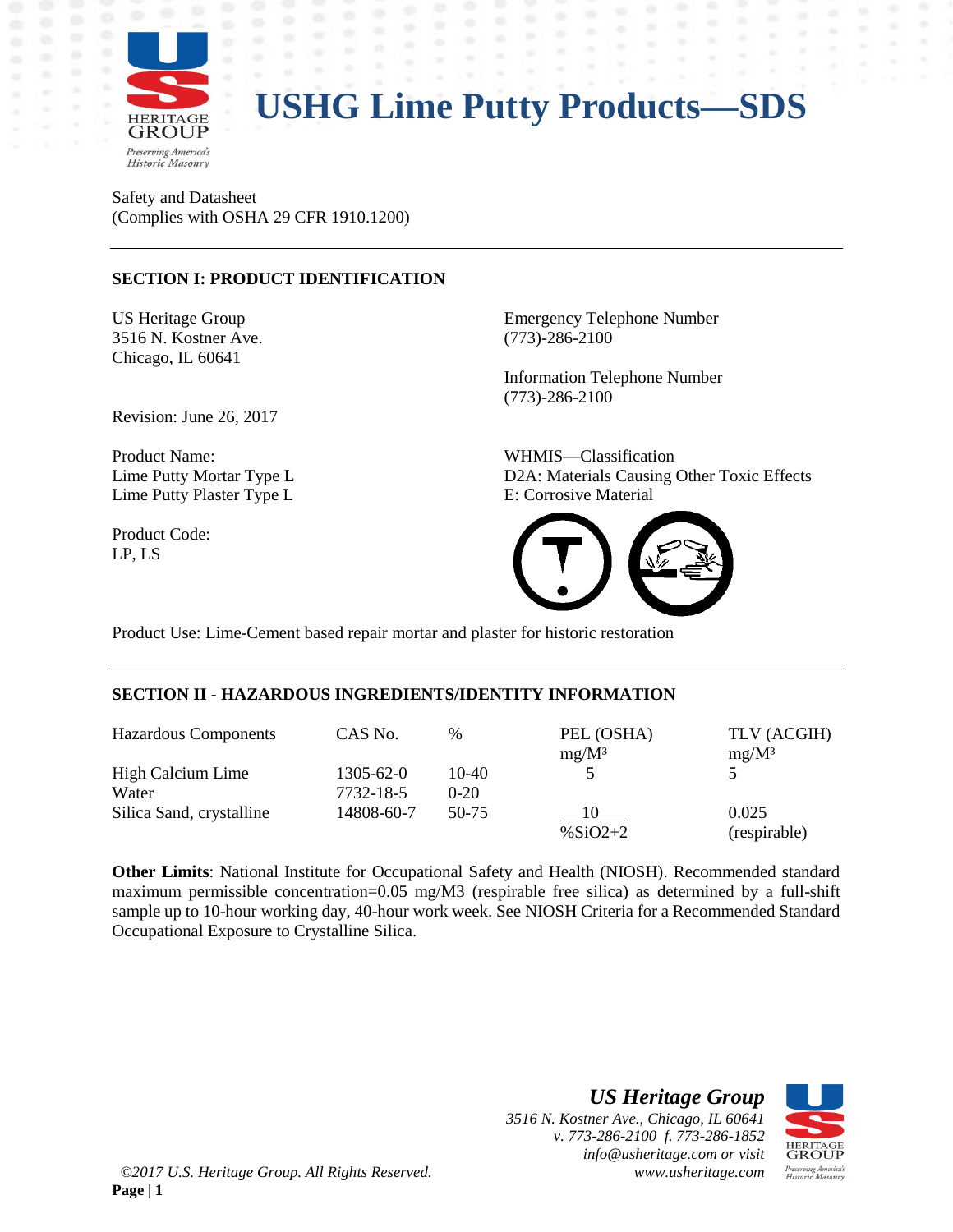

#### **SECTION III - HAZARD IDENTIFICATION**

**Route(s) of Entry**: Skin contact, Skin Absorption, Eye Contact, Inhalation, Ingestion

| <b>Acute Exposure:</b> |                                                                                                                                   |
|------------------------|-----------------------------------------------------------------------------------------------------------------------------------|
| Skin                   | Severe irritation of mucous and skin, removes natural skin oils.                                                                  |
| Eyes                   | Severe eye irritation, intense watering of the eyes, possible lesions, possible                                                   |
|                        | blindness when exposed for prolonged period.                                                                                      |
| <b>Inhalation</b>      | If inhaled in form of dust, irritation of breathing passages, coughing, sneezing.                                                 |
| Ingestion              | If ingested: pain, vomiting blood, diarrhea, collapse, drop in blood pressure<br>(indicates perforation of esophagus or stomach). |

**Chronic Exposure**: Contact Dermatitis. Following repeated or prolonged contact, this product can cause redness, desquamation and fissures. This product may contain trace amounts of crystalline silica.

#### **SECTION IV – First Aid Measures**

**Skin**: Wash skin with cool water and pH-neutral soap or a mild detergent. Seek medical treatment if irritation or inflammation develops or persists. Seek immediate medical treatment in the event of burns. **Eyes**: Immediately flush eye thoroughly with water. Continue flushing eye for at least 15 minutes, including under lids, to remove all particles. Call physician immediately.

**Inhalation**: Remove person to fresh air. If breathing is difficult, administer oxygen. If not breathing, give artificial respiration. Seek medical help if coughing and other symptoms do not subside. Inhalations of large amounts of Hemcrete Binder require immediate medical attention.

**Ingestion**: Do not induce vomiting. If conscious, have the victim drink water followed by diluted vinegar (1 part vinegar, 2 parts water) or fruit juice to neutralize the alkali. Call physician immediately. **General Advice**: Contact a physician for all exposure except minor instances of skin contact.

#### **SECTION V - FIRE AND EXPLOSION HAZARD DATA**

**Flammability**: Noncombustible and not explosive. **Auto-ignition Temperature**: Not Applicable **Flash Points**: Not Applicable

#### **SECTION VI – ACCIDENTAL RELEASE MEASURES**

If spilled, use dustless methods (vacuum) and place into covered container for disposal (if not contaminated or wet). Use adequate ventilation to keep exposure to airborne contaminants below the exposure limit.

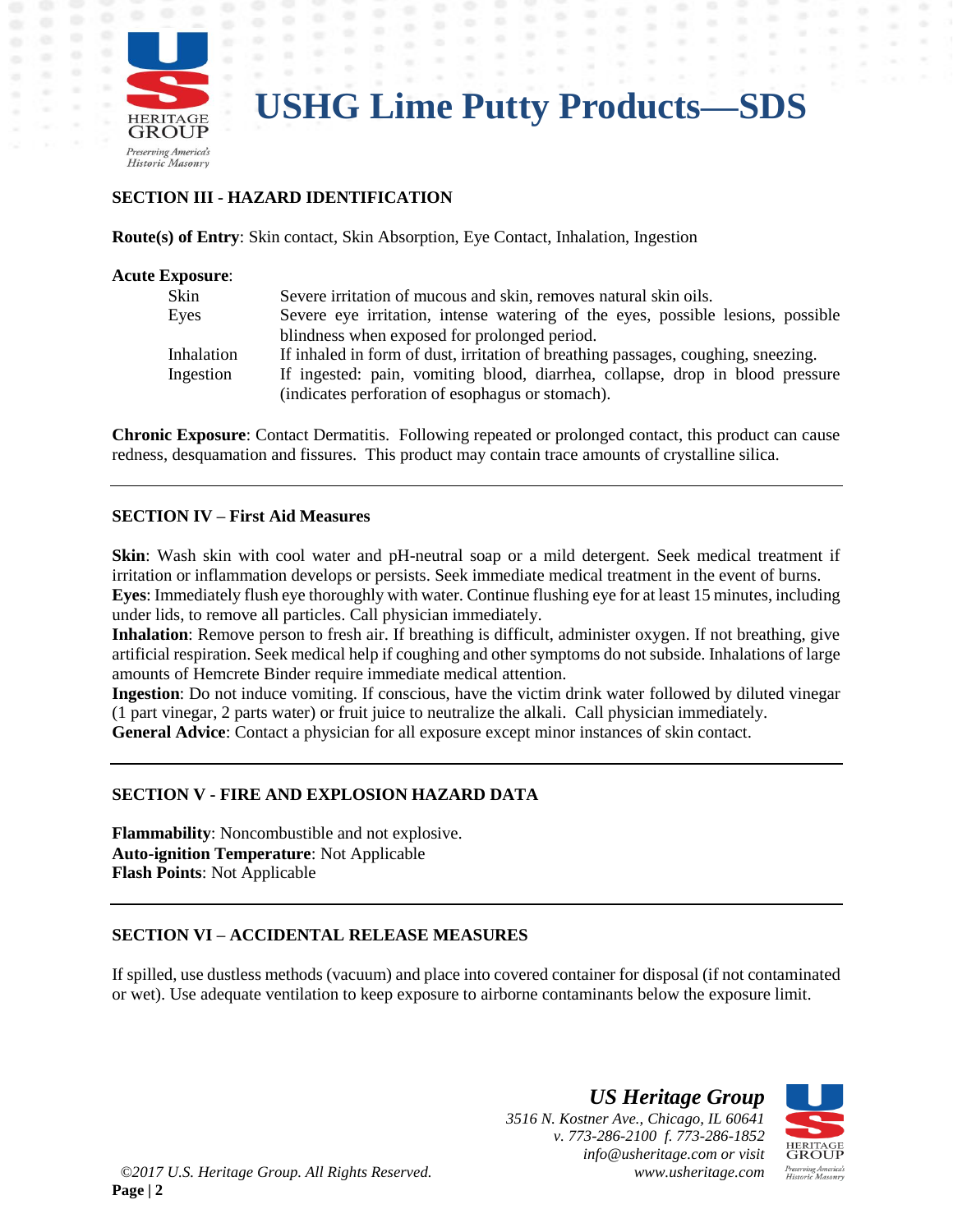

#### **SECTION VII - PRECAUTIONS FOR SAFE HANDLING AND STORAGE**

Do not allow water to contact the product until time of use. DO NOT BREATHE DUST. In dusty environments, the use of an OSHA, MSHA or NIOSH approved respirator and tight fitting goggles is recommended.

#### **SECTION VIII – EXPOSURE CONTROL MEASURES**

**Engineering Controls**: Local exhaust can be used, if necessary, to control airborne dust levels.

**Personal Protection**: The use of barrier creams or impervious gloves, boots and clothing to protect the skin from contact is recommended. Following work, workers should shower with soap and water. Precautions must be observed because burns occur with little warning -- little heat is sensed.

WARN EMPLOYEES AND/OR CUSTOMERS OF THE HAZARDS AND REQUIRED OSHA PRECAUTIONS ASSOCIATED WITH THE USE OF THIS PRODUCT.

**Exposure Limits**: Consult local authorities for acceptable exposure limits

#### **SECTION IX - PHYSICAL/CHEMICAL CHARACTERISTICS**

**Appearance**: Fine, dry gray powder with no distinct odor. **Specific Gravity**: 2.18 **Melting Point**: Not Available **Boiling Point**: Not Available **Vapor Pressure**: Not Available **Vapor Density**: Not Available **Evaporation Rate**: Not Available **Solubility in Water**: 0.1-1.0% **Odor**: None **pH**: 11 **Volatile Organic Content (VOC)**: 0 g/L

#### **SECTION X - REACTIVITY DATA**

**Stability**: Stable.

**Incompatibility (Materials to Avoid)**: Contact with boric oxide, acids, fluorine, and many organic materials.

**Hazardous Decomposition or By-products**: Boric oxide, acids, fluorine, and many organic materials. **Hazardous Polymerization**: Will Not Occur.

**Condition to Avoid**: Keep sealed until used to preserve product utility.

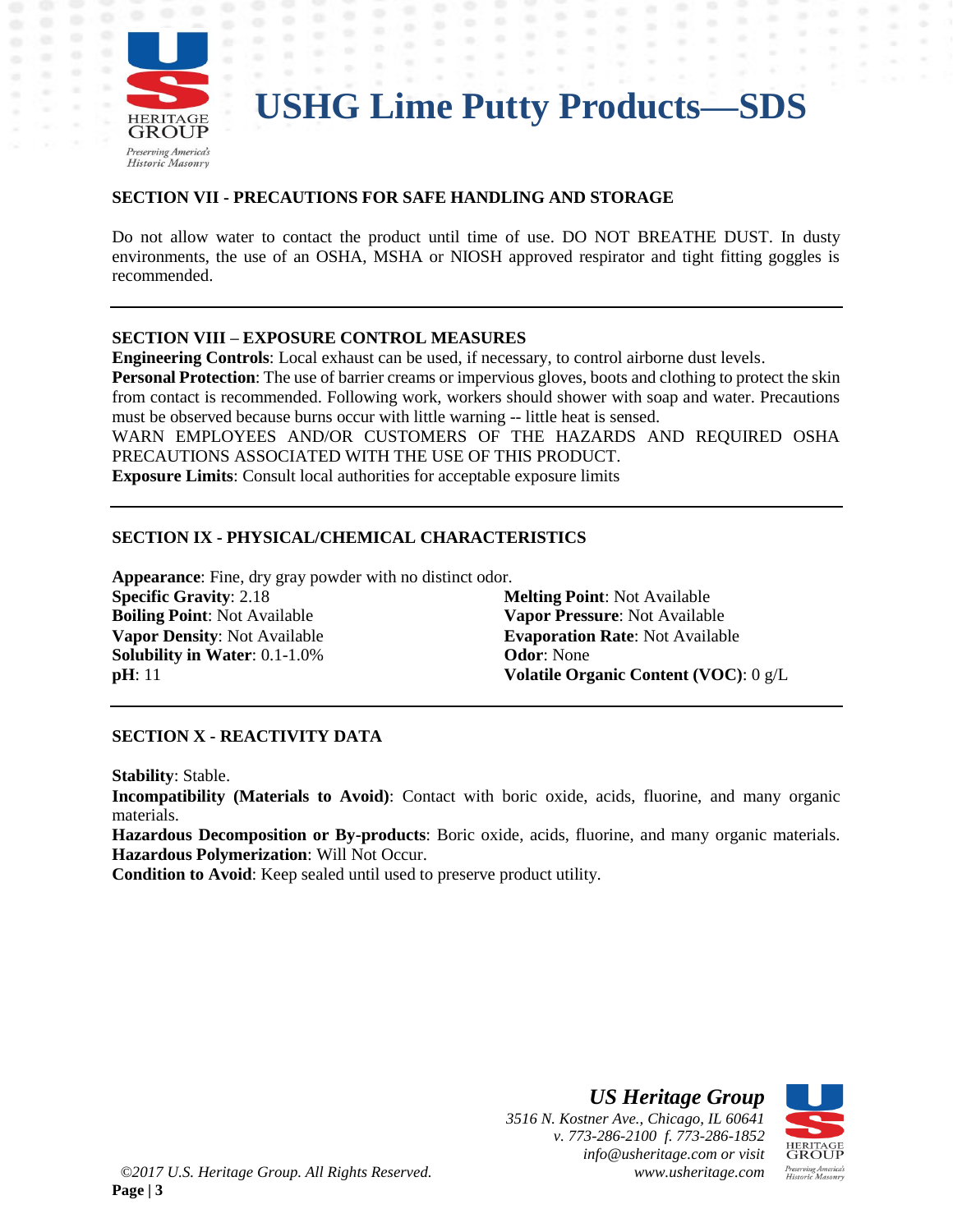

### **SECTION XI – TOXICOLOGICAL INFORMATION**

**Routes of Entry**: Skin Contact, Eye Contact, Inhalation, Ingestion **Toxicity to Animals**: LD50: Not Available LC50: Not Available **Chronic Effects on Humans**: Conditions aggravated by exposure include eye disease, skin disorders and Chronic Respiratory conditions. **Special Remarks on Toxicity**: Not Available

#### **SECTION XII – ECOLOGICAL INFORMATION**

**Ecotoxicity**: Not Available **BOD5 and COD**: Not Available **Products of Biodegradation**: Not available **Toxicity of the Products of Biodegradation**: Not available **Special Remarks on the Products of Biodegradation**: Not available

#### **SECTION XIII – DISPOSAL CONSIDERATIONS**

**Waste Disposal Method**: Add to water, dilute, and flush to the sewer. (Large amounts may require neutralization by acid.) Follow Federal, State and local regulation. Alternately, waste lime can be used for neutralizing plant acid wastes.

#### **SECTION XIV – TRANSPORT INFORMATION**

Not hazardous under U.S. DOT and TDG regulations.

#### **SECTION XV – OTHER REGULATORY INFORMATION**

**US OSHA 29CFR 1910.1200**: Considered hazardous under this regulation and should be included in the employers' hazard communication program

**SARA (Title III) Sections 311 & 312:** Qualifies as a hazardous substance with delayed health effects

**SARA (Title III) Section 313:** Not subject to reporting requirements

**TSCA (May 1997)**: Some substances are on the TSCA inventory list

**Federal Hazardous Substances Act**: Is a hazardous substance subject to statues promulgated under the subject act

**California Regulation**: WARNING: This product contains chemicals known to the State of California to cause cancer, birth defects or other reproductive harm.

**Canadian Environmental Protection Act**: Not listed

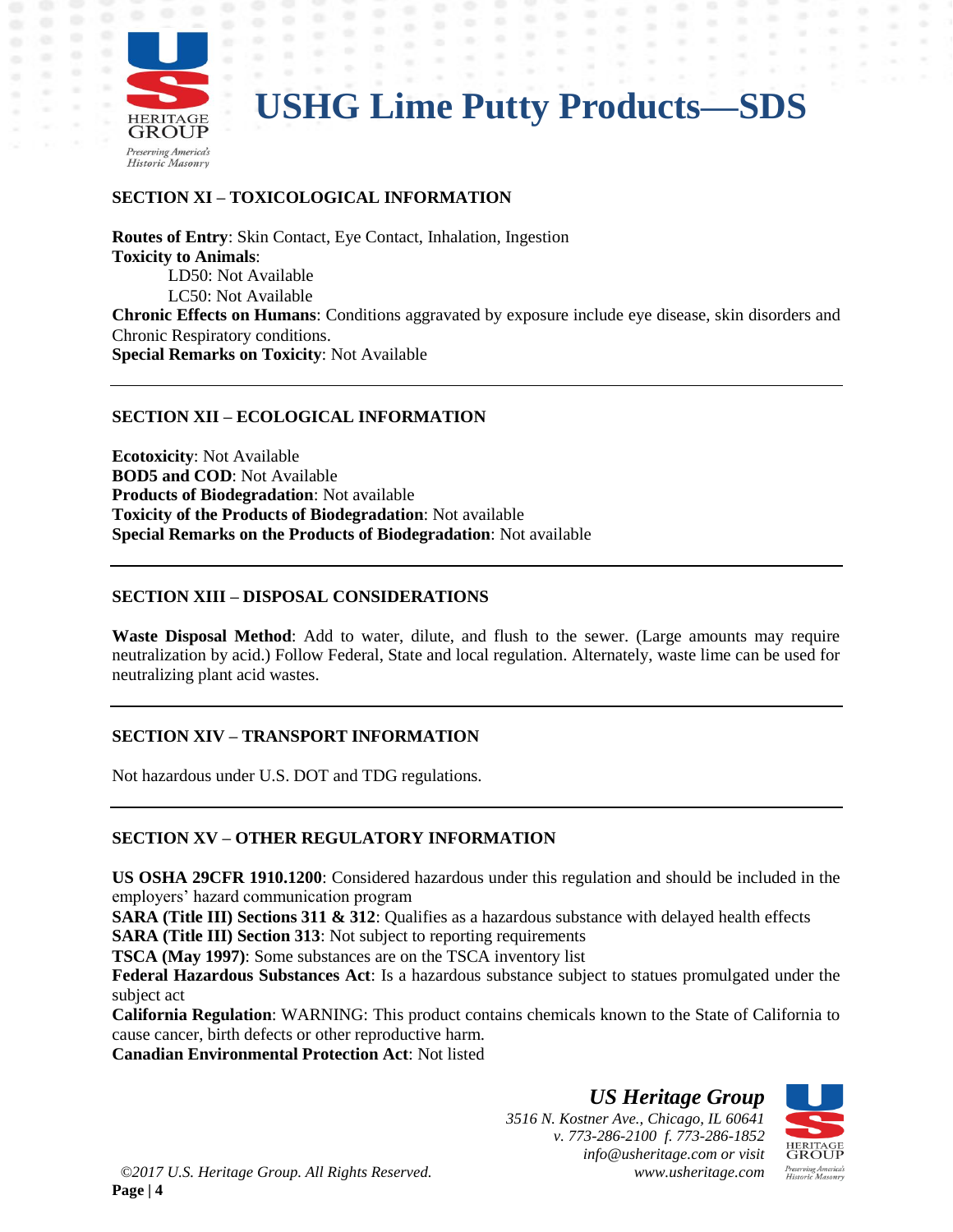

**Canadian WHMIS Classification**: Considered to be a hazardous material under the Hazardous Products Act as defined by the Controlled Products Regulations (Class D2A, E- Corrosive Material) and subject to the requirements of Health Canada's Workplace Hazardous Material Information (WHMIS). This product has been classified according to the hazard criteria of the Controlled Products Regulation (CPR). This document complies with the WHMIS requirements of the Hazardous Products Act (HPA) and the CPR.

#### **SECTION XVI – OTHER INFORMATION**



•Materials Causing Other Toxic Effects •Corrosive Materials

#### **WHMIS—Classification: WHMIS—Classification:**



"E" Corrosive Materials "D2A" Materials Causing Other Toxic Effects



#### **Abbreviations**:

| утанин».      |                                                                      |
|---------------|----------------------------------------------------------------------|
| <b>ACGIH</b>  | American Conference of Government Industrial Hygienists              |
| <b>CAS</b>    | <b>Chemical Abstract Service</b>                                     |
| <b>CERCLA</b> | Comprehensive Environmental Response, Compensation and Liability Act |
| <b>CFR</b>    | Code of Federal Regulations                                          |
| <b>CPR</b>    | Controlled Products Regulations (Canada)                             |
| <b>DOT</b>    | Department of Transportation                                         |
| <b>IARC</b>   | <b>International Agency for Research</b>                             |
| <b>MSHA</b>   | Mine Safety and Health Administration                                |
| <b>NIOSH</b>  | National Institute for Occupational Safety and Health                |
| <b>NTP</b>    | <b>National Toxicity Program</b>                                     |
| <b>OSHA</b>   | Occupational Safety and Health Administration                        |
| <b>PEL</b>    | Permissible Exposure Limit                                           |
| <b>RCRA</b>   | <b>Resource Conservation and Recovery Act</b>                        |
|               |                                                                      |